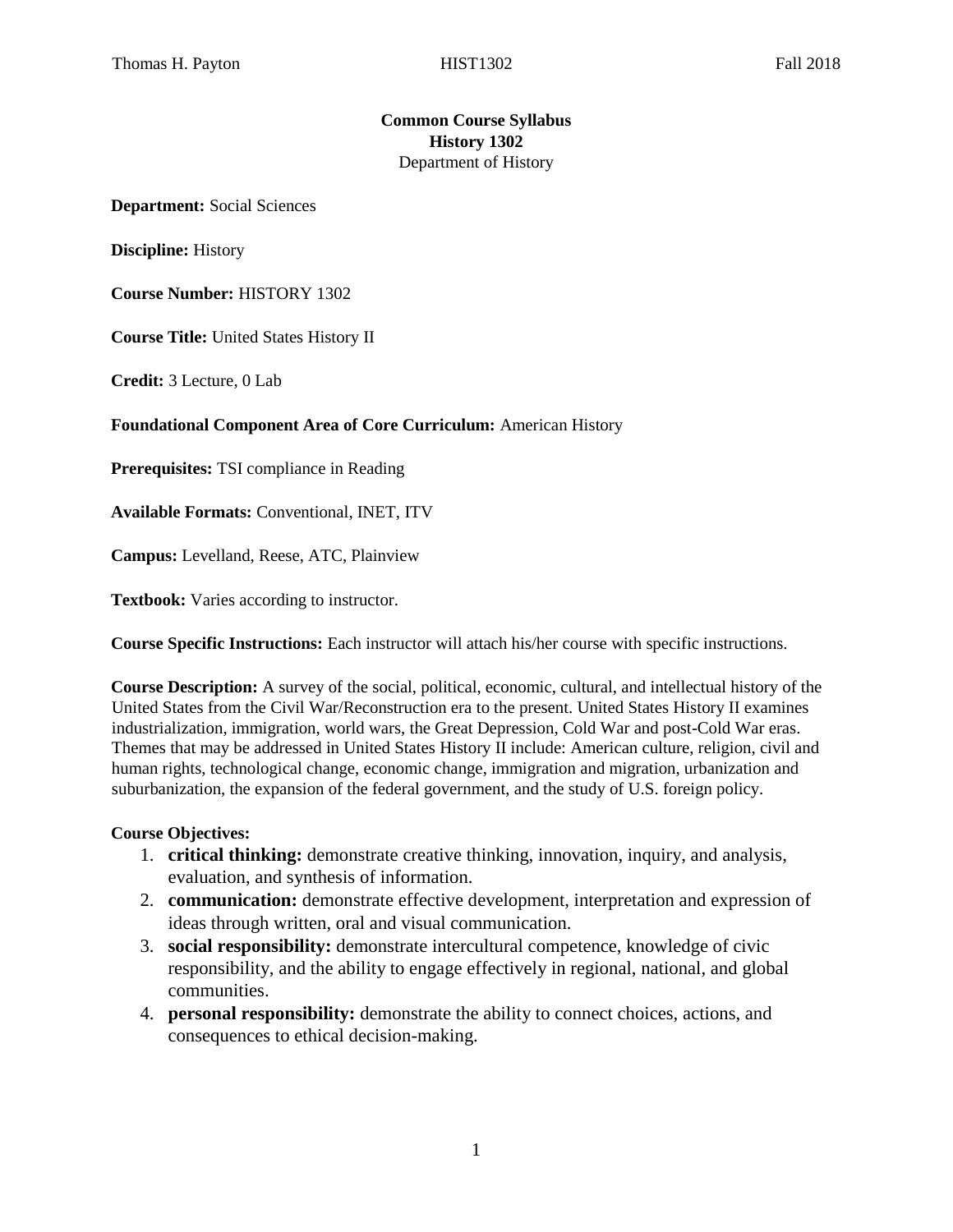**Course Purpose:** To acquaint students with the diversity of American history and to promote critical thinking in interrelating the past to the present. Fundamentally, the course promotes general understanding of a body of knowledge any student should know.

**Course Requirements:** To maximize a student's potential to complete this course, he/she should attend all class meetings, complete all homework assignments and examinations in a timely manner, and complete all other projects or papers as assigned in the instructor's specific instructions.

**Course Evaluation:** See the instructor's course information sheet for specific items used in evaluating student performance.

**Attendance Policy:** Whenever absences become excessive and in the instructor's opinion, minimum course objectives cannot be met due to absences, the student will be withdrawn from the course. Each instructor will have additional information about attendance on his/her course information sheet.

**Learning Outcomes:** Upon successful completion of this course, students should demonstrate familiarity with the evolution of the nation and its role in the world from the mid-nineteenth century to the early twenty-first century. This would include the following themes:

- American culture
- religion
- civil and human rights
- technological change
- economic change
- immigration and migration
- urbanization and suburbanization
- the expansion of the federal government
- the study of U.S. foreign policy

**Learning Outcomes:** Upon successful completion of this course, students will:

- Create an argument through the use of historical evidence.
- Analyze and interpret primary and secondary sources.
- Analyze the effects of historical, social, political, economic, cultural, and global forces on this period of United States history.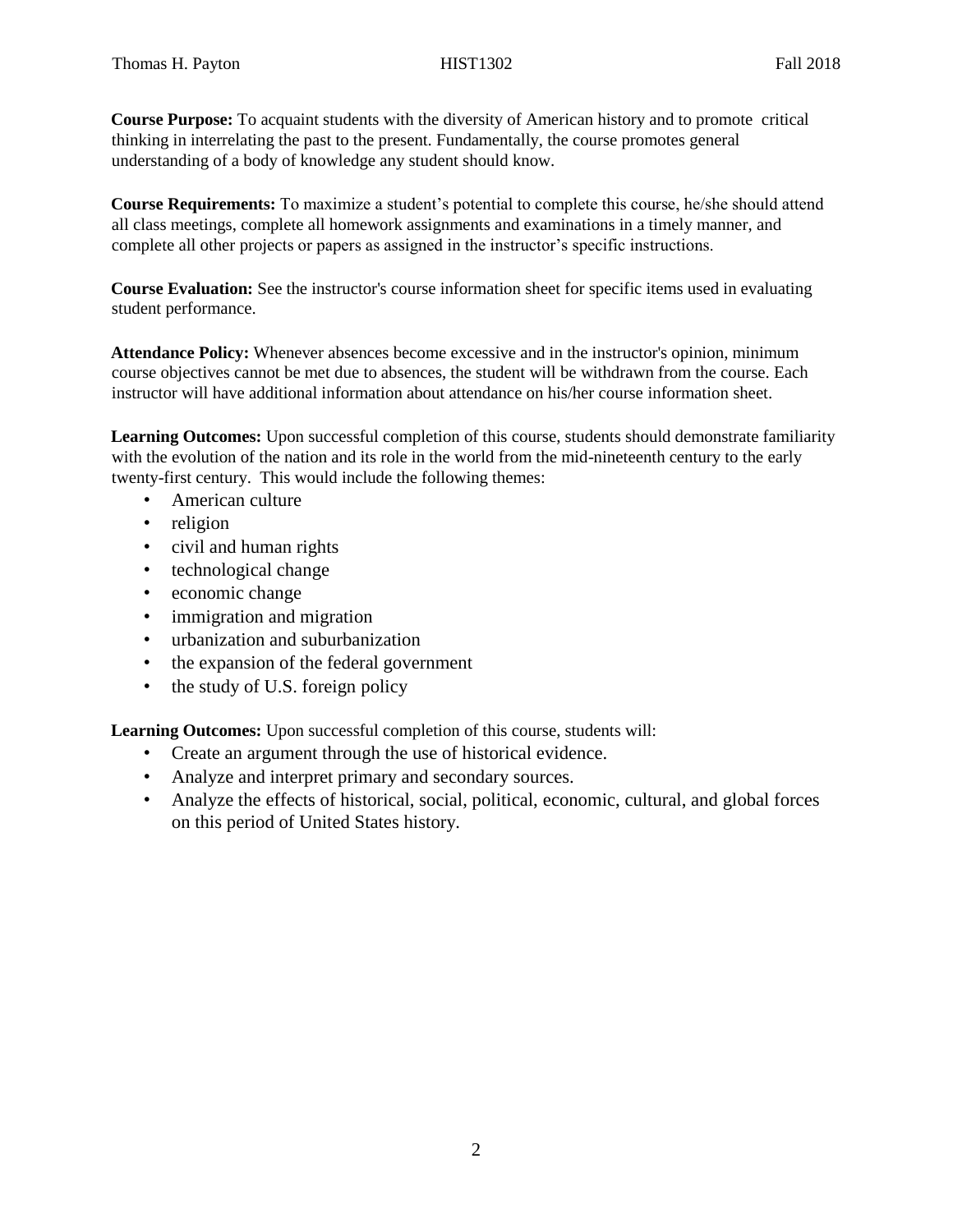# Classroom Syllabus

# Term: Fall 2018

# I. Course: HIST 1302: United States History II

- a. Description: This course is a survey of United States history from 1876 to the present. The course may examine such topics as the major cultural, economic, diplomatic, political, and social trends in the United States. The overall emphasis will be on understanding and interpreting history more than just the memorization of dates.
- II. Instructor: Thomas H. Payton Office: Reese Center, Building #3, Room #318C Phone: 806-894-9611, ext. 2908 Office hours: As posted on office door or by appointment Email: tpayton@southplainscollege.edu Website: <http://www.southplainscollege.edu/faculty/payton-thomas.php>
- III. General Course Requirements: Textbook: America: A Narrative History, Vol. II, Brief 10<sup>th</sup> Edition. George Tindall and David Shi, ISBN 978-0-393-26598-9.
- IV. Attendance Policy: Regular attendance is very important in this course. A STUDENT IS RESPONSIBLE FOR INITIATING THEIR OWN WITHDRAWAL FROM THE COURSE, if that becomes necessary. If a student is administratively withdrawn from the class, the grade appearing on the transcript will be, at the instructor's discretion, an 'X' or an 'F'. **Administrative withdrawal may occur if the student has missed four or more classes or if the instructor feels that the objects of the class will not be met because of excessive absences from this class.** Note that each absence reduces your final grade potential. It is the student's responsibility to contact the instructor concerning absences. Each absence will count 1 to 3 points off, as discussed in class, depending upon timeliness with which the instructor is contacted and the reason for the absence**. Note: The instructor is generally unable to return calls to long distance phone numbers.** 
	- V. Examination Policy: There will be four (4) major tests given, of which the lowest grade will be dropped. If a major test is missed because of an unavoidable absence, contact your instructor as soon as possible and arrange to make up the test. You have one week after your return to class to arrange a make-up with the instructor, after which time your test grade will be entered as zero. It will be at the discretion of the instructor whether or not to allow a make-up exam.
- VI. Grading Policy:

Major Tests .................................22% each, 4 tests, lowest dropped.....…66%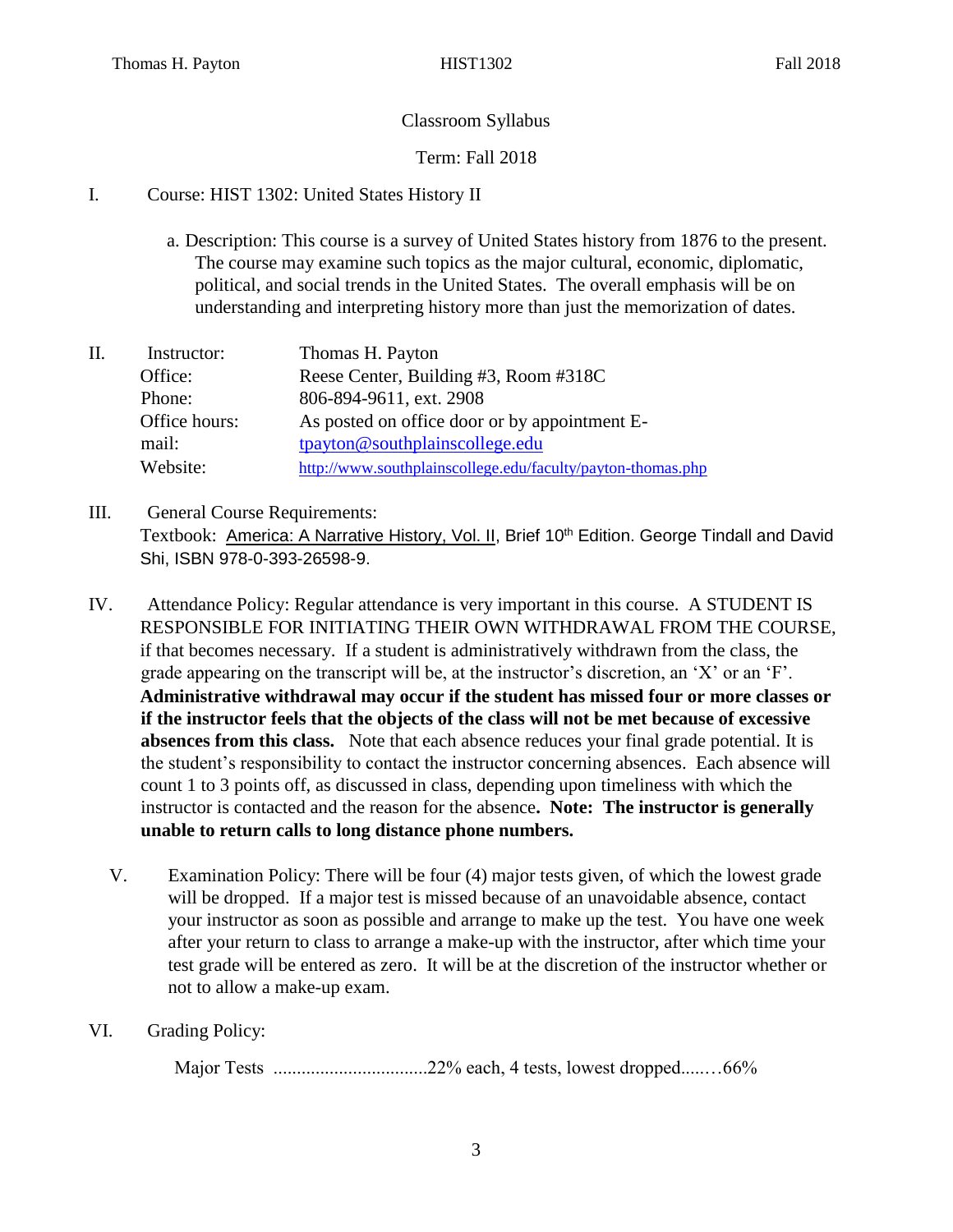Class participation and attendance (up to 3 points off for each absence)……34%

Participation points will be assigned in class based upon discussion postings submitted by the start of each chapter. Each student will be required to submit a minimum of 8 postings (at least 1 each for 8 different chapters) during the semester based upon the reading. Further requirements and clarifications will be provided in class (see also rules on last page of syllabus). Any posting not meeting these requirements will NOT count towards the 8 needed to successfully complete this assignment. These 8 postings will be worth 24 of the 34 points assigned for class participation/attendance. Participation in the classroom is also expected and will contribute to the final grade.

VII. General Course Outline: The following course outline is subject to change during the semester as may be necessary.

> Weeks  $1 - 4$ : Chpts.  $16 - 19$ Test 1 Weeks  $5 - 8$ : Chpts.  $20 - 24$ Test 2 Weeks  $9 - 12$ : Chpts.  $25 - 28$ Test 3 Weeks 13 – 15: Chpts. 29 – 32

Test 4 (FINAL)

Tests will generally follow the pattern of 80% multiple choice, True/False, matching; and 20% essay, short answer questions or fill in the blank (spelling and grammar WILL be graded). The final will not be comprehensive.

- VIII. **SPC Policy regarding "standard English":** All written assignments should be presented using the conventions of Standard Written English. South Plains College requires all students to become proficient in "academic English," a form of English that is typically used in academic, professional, and business contexts. While slang, regional idioms, and informal kinds of self-expression are appropriate in some contexts, they are out of place in academic writing. Writing instructors and professors in courses across the campus expect all students to demonstrate proficiency in using the conventions of academic English in their written work, whether it is in-class exams or take-home essays.
- IX. **Student Privacy**: South Plains College is bound by the Texas Open Records Law and the Family Educational Rights and Privacy Act of 1974. Information regarding these topics can be found in the South Plains College Catalog. As far as this class is concerned, I will NOT release or discuss your class performance, grades, averages, or attendance with anyone but you. This means that your parents, class counselors, principals, or any other interested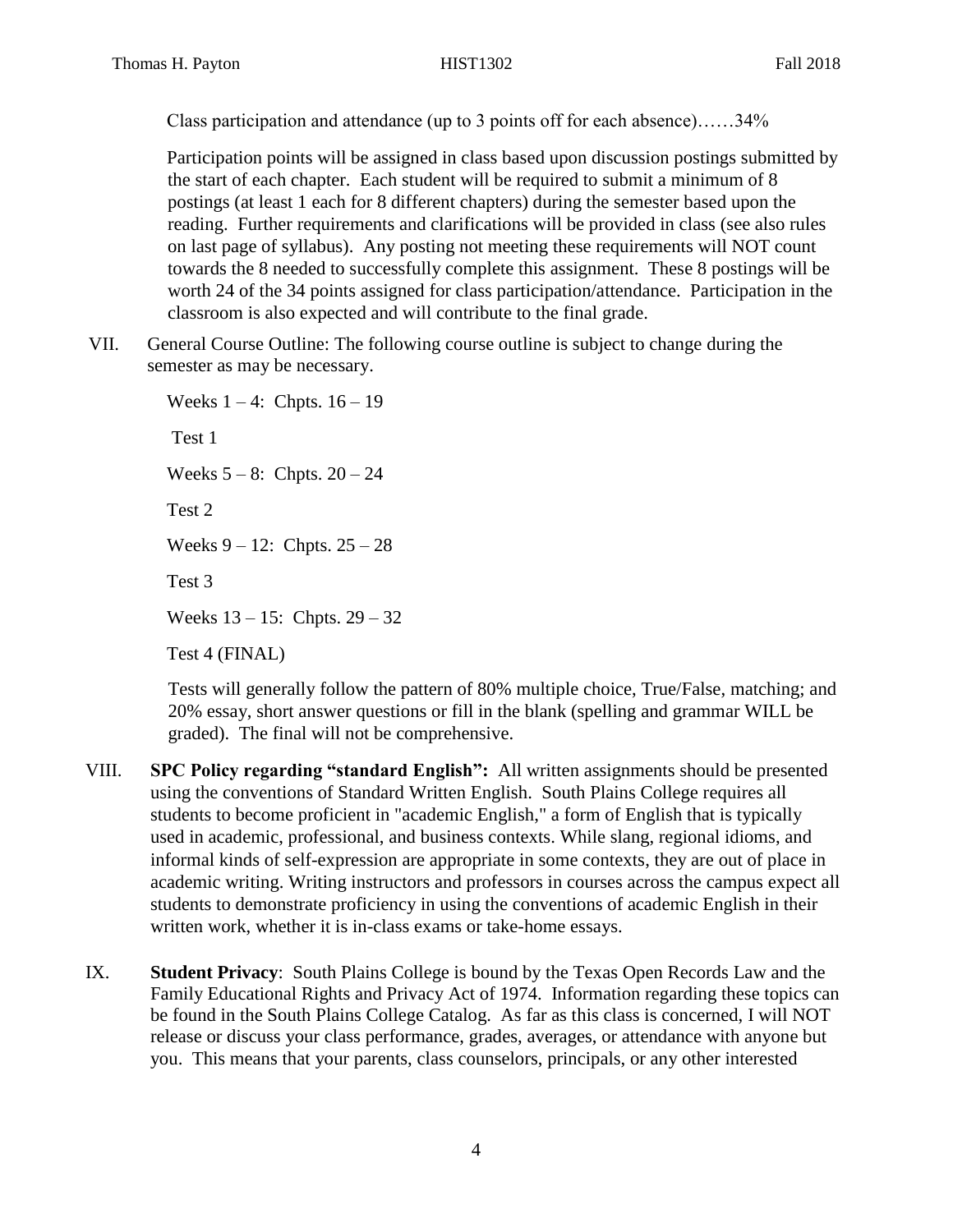party will not gain this information from me – if they need this sort of information they must ask you for it.

### X. ACCOMMODATIONS:

DIVERSITY STATEMENT: In this class, the teacher will establish and support an environment that values and nurtures individual and group differences and encourages engagement and interaction. Understanding and respecting multiple experiences and perspectives will serve to challenge and stimulate all of us to learn about others, about the larger world and about ourselves. By promoting diversity and intellectual exchange, we will not only mirror society as it is, but also model society as it should and can be.

EQUAL OPPORTUNITY: South Plains College strives to accommodate the individual needs of all students in order to enhance their opportunities for success in the context of a comprehensive community college setting. It is the policy of South Plains College to offer all educational and employment opportunities without regard to race, color, national origin, religion, gender, disability or age.

DISABILITY STATEMENT: Students with disabilities, including but not limited to physical, psychiatric, or learning disabilities, who wish to request accommodations in this class should notify the Disability Services Office early in the semester so that the appropriate arrangements may be made. In accordance with federal law, a student requesting accommodations must provide acceptable documentation of his/her disability to the Disability Services Office. For more information, call or visit the Disability Services Office at Levelland Student Health & Wellness Center 806-716-2577, Reese Center (also covers ATC) Building 8: 806-716-4675, Plainview Center Main Office: 806-716-4302 or 806-296-9611, or the Health and Wellness main number at 806-716-2529.

- XI. **Campus Concealed Carry syllabus statement: Campus Concealed Carry - Texas Senate Bill - 11 (Government Code 411.2031, et al.) authorizes the carrying of a concealed handgun in South Plains College buildings only by persons who have been issued and are in possession of a Texas License to Carry a Handgun. Qualified law enforcement officers or those who are otherwise authorized to carry a concealed handgun in the State of Texas are also permitted to do so. Pursuant to Penal Code (PC) 46.035 and South Plains College policy, license holders may not carry a concealed handgun in restricted locations. For a list of locations, please refer to the SPC policy at: (http://www.southplainscollege.edu/human\_resources/policy\_procedure/hhc.php) Pursuant to PC 46.035, the open carrying of handguns is prohibited on all South Plains College campuses. Report violations to the College Police Department at 806- 716-2396 or 9-1-1.**
- XII. **Academic Integrity: It is the aim of the faculty of South Plains College to foster a spirit of complete honesty and a high standard of integrity. The attempt of any student to present as their own work any work which they have not honestly performed, is regarded as a most serious offense and renders the offender liable to serious consequences, up to and including possible suspension. Students should refer to the SPC General Catalog policy regarding consequences for cheating and plagiarism (see "Academic Integrity" and "Student Conduct" sections).**